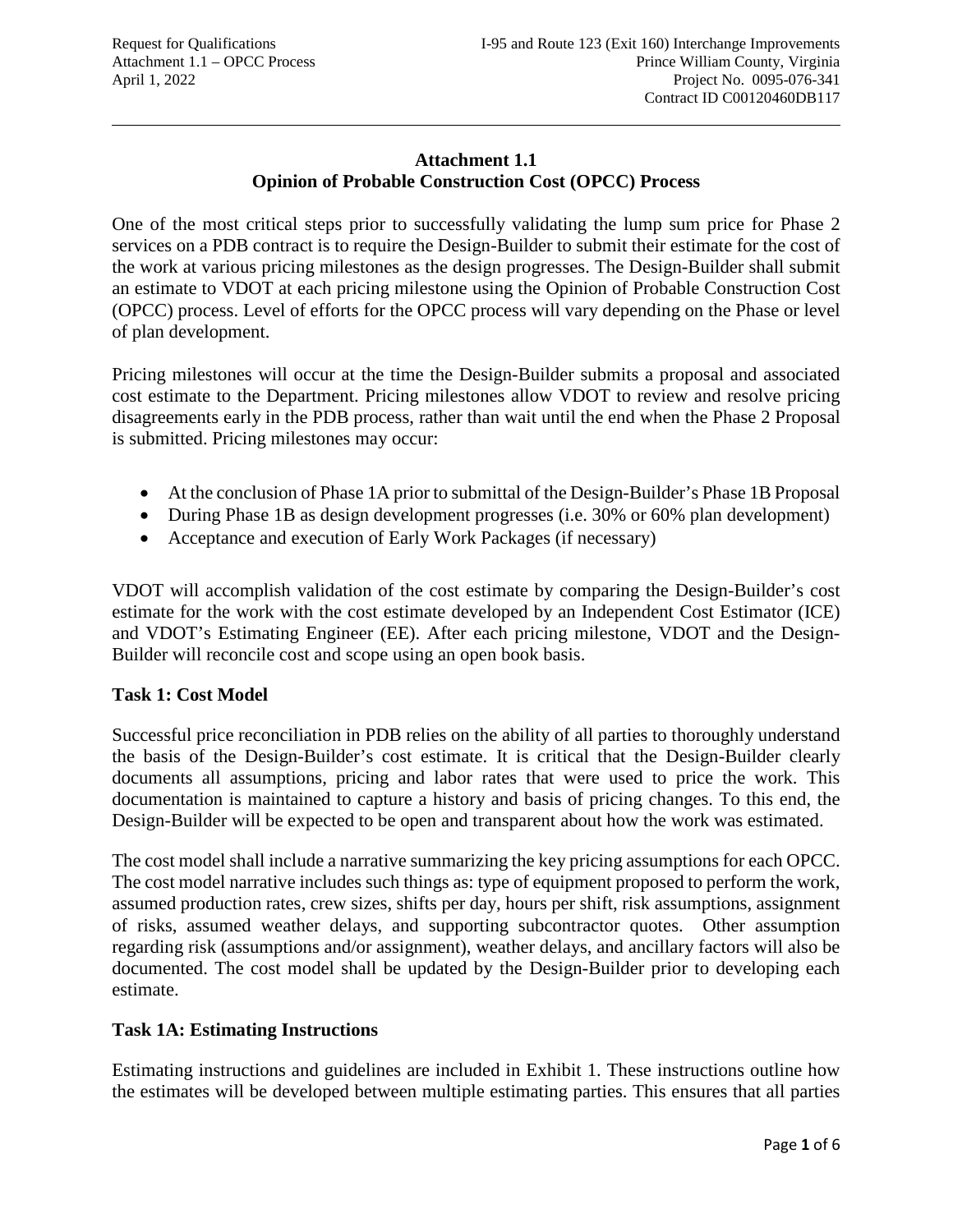are using the same format for work products and facilitates consistency between different estimating teams and cost comparisons during pricing reconciliation.

#### **Task 2: Estimate Workshop**

The Design-Builder shall schedule and lead an Estimate Workshop prior to issuance of each Estimate Package. Workshops attendees should include at a minimum the VDOT PM, EE, ICE, and technical experts who have insight into the project (e.g., geotechnical, bridge, construction, environmental, etc.).

The objective of the Estimate Workshop is to:

- 1. Ensure a constructible and cost-effective design that is consistent with the design intent,
- 2. Ensure that the design complies with standards,
- 3. Endeavor to confirm that all work has been included and described in sufficient detail for that stage of design to ensure complete pricing of work,
- 4. Allow all parties to provide feedback on the constructability of the plans
- 5. Discuss assumptions on means and methods, and construction staging or sequencing of work that affects cost,
- 6. Reconcile quantities between the designer and estimators,
- 7. Identify any errors, omissions, ambiguities, or other items that need to be corrected, and
- 8. Identify major project risks, propose mitigating actions, allocate risks to the party who is in the best position to manage the risk, and how risk is influencing the estimate.

#### **Task 3: Estimate Package**

The Design-Builder shall prepare an Estimate Package for each pricing milestone identified during Phases 1A and 1B and provide the package to the VDOT PM for distribution to the ICE and EE. Each Estimate Package shall include the estimating instructions, plans, quantity take-offs, proposed pay items, measurement/payment definitions, and any specifications appropriate for the level of design.

#### **Task 4: Preparation and Submission of Estimates**

At each pricing milestone the Design-Builder updates the Estimate Package (if necessary) based on input from the Estimate Workshop. The following cost estimates are then independently prepared by the Design-Builder, ICE, and VDOT's EE:

- A) Design-Builder's Estimate: The Design-Builder prepares their estimate at each pricing milestone. The Design-Builder's Estimate is made available to all estimating parties (ICE and EE) and VDOT's PM.
- B) Independent Cost Estimate: The Independent Cost Estimator (ICE) prepares an estimate for the work at each pricing milestone. The purpose of the Independent Cost Estimate is to validate that the Design-Builder's cost for the work is reasonable and fair and to help support the Project Team in developing a design that is cost effective. The ICE reports to, and receives oversight from the VDOT PM. The Independent Construction Estimate is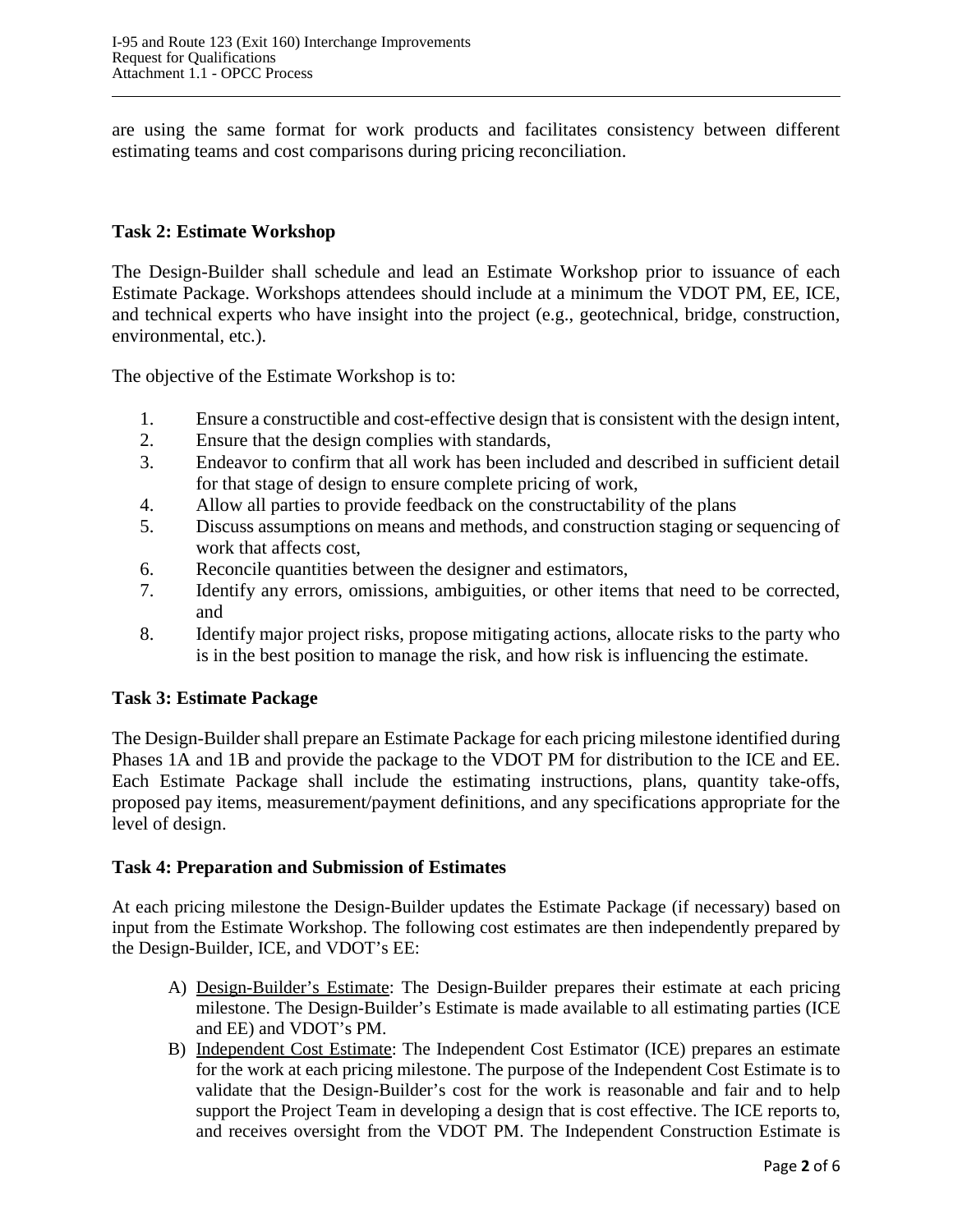made available to all parties, including the Design-Builder, and will be used in comparison to the Design-Builder's Estimate to reconcile estimates.

C) Engineer's Estimate: The Engineer's Estimate is prepared at each pricing milestone. VDOT's Estimating Engineer (EE), or a consultant working under their direction, will be responsible for the Engineer's Estimate at each pricing milestone. The Engineer's Estimate is not made available to the ICE or Design-Builder but is made available to the VDOT PM.

Estimates prepared by the Design-Builder and ICE shall be a production-based, contractor-style estimate prepared using typical contractor-style estimating software. Although the estimates are prepared using a production-based, contractor-style approach, costs provided to VDOT should be rolled up into unit costs or lump sum items.

The ICE, VDOT's EE, and Design-Builder shall each submit their estimate directly to the VDOT PM.

#### **4.1 Subcontracted Work**

At early pricing milestones, the estimates may include "plug or placeholder" prices, or estimated costs based on past relevant experience, for the work the Design-Builder intends to subcontract (as noted in their subcontracting plan). As design progresses, the estimates will contain actual quotes for subcontracted work. To ensure competitive pricing for the subcontracted work, the Design-Builder will be required to attempt to solicit at least three quotes for all subcontracted work. If obtaining at least three quotes for any subcontracted work is not possible, the Design-Builder will be required to provide documentation to the VDOT PM justifying why three quotes are not obtainable. The VDOT PM may also request that the Design-Builder consider self-performing the work, if possible, in order to help ensure competitive pricing.

Unless otherwise authorized in writing by the VDOT PM, the subcontractor quotes received by the Design-Builder shall only be shared with the EE, ICE, and VDOT PM. The ICE may solicit quotes for subcontracted work in order to independently validate the cost of subcontracted work. Prior to the ICE soliciting any quotes, the Design-Builder and VDOT PM should contact subcontractors to notify them that they may be contacted by the ICE, and strongly encourage them to work with the ICE. The ICE will be allowed to share all quotes with the VDOT PM, EE, and Design-Builder. Ultimately, the Design-Builder is responsible for selecting the subcontractors they use to perform the subcontracted work.

### **4.2 Disadvantaged Business Enterprise (DBE)/On-the-Job Training (OJT)**

The VDOT PM will provide updates to the VDOT Civil Rights Division throughout preliminary design in order to inform them about the status of the project. Prior to Phase 1B, the VDOT PM will provide Civil Rights appropriate information to clearly understand the scope of work. Civil Rights will establish, as applicable, DBE and OJT goals prior to any subsequent estimates. The Design-Builder shall update their subcontracting/supplier plan, as needed, and all estimating parties shall account for the goals/requirements for ensuing pricing milestones.

### **Task 5: Preparation of Variance Reports**

During each pricing milestone, the Design-Builder's Estimate will be compared with the estimates prepared by the ICE and the EE. The VDOT PM will develop a variance report. The variance report shows the Design-Builder's Estimate and the Independent Cost Estimate. The variance report **will not include** the Engineer's Estimate.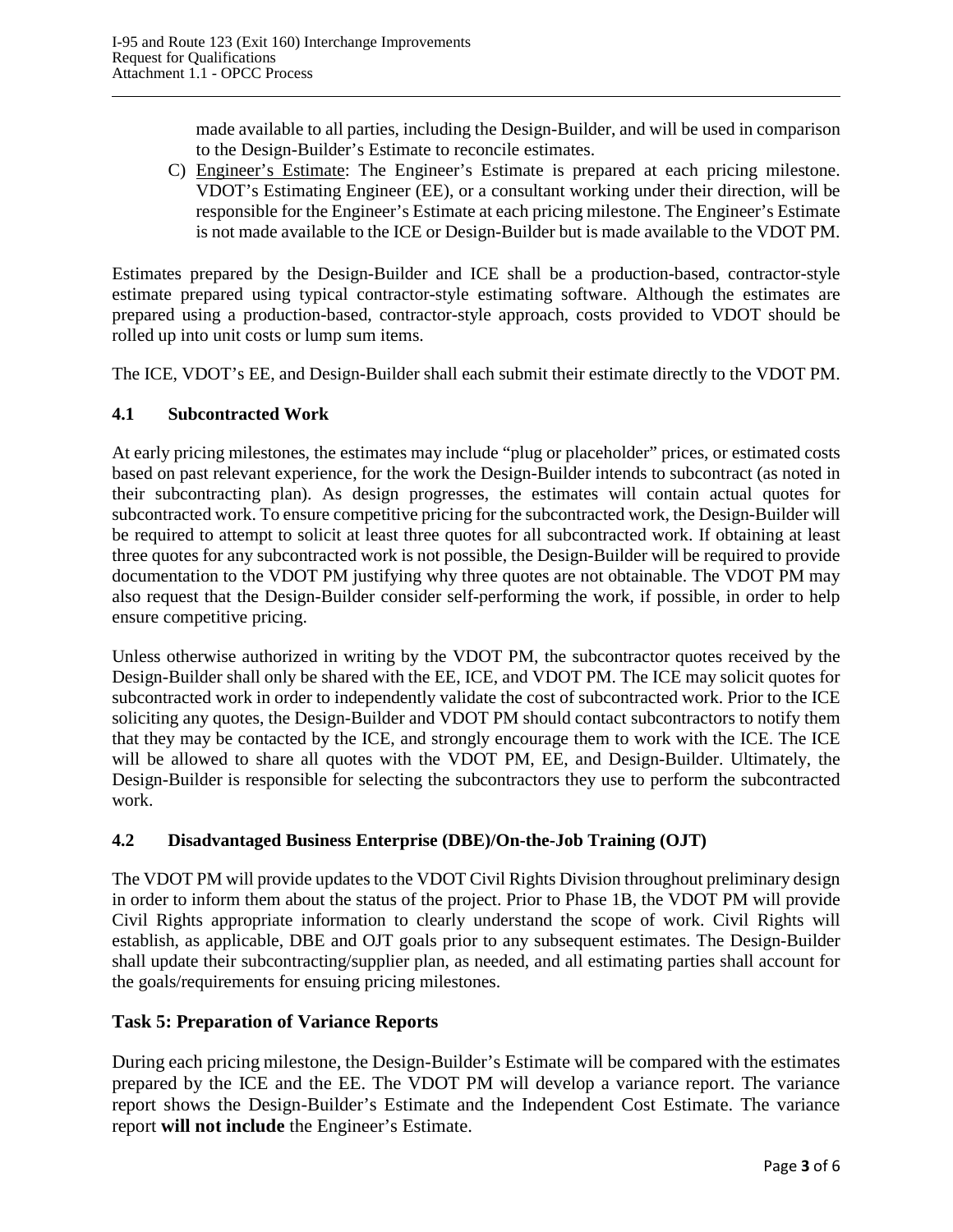### **Task 6: Pricing Reconciliation Meetin**g

The VDOT PM will schedule a pricing reconciliation meeting at each pricing milestone. Price reconciliation meetings will be limited to key VDOT project management staff and estimating staff that are directly reconciling differences between the ICE, EE and the Design-Builder's Estimate. All participants in the price reconciliation meeting(s) will sign a Confidentiality Agreement stating that they will not disclose any information from the meeting(s). The VDOT PM and the Design-Builder oversee the reconciliation meetings, with the intent to reconcile pricing differences between the Design-Builder's Estimate and the Independent Cost Estimate. The reconciliation process gives all parties the opportunity to understand each other's perspectives about pricing assumptions, risk assignment, and construction means and methods. The EE will participate in these meetings but will not disclose their estimate.

The ICE and EE will inform the VDOT PM of any potential cost savings opportunities. The VDOT PM may share this information with the Design-Builder. It is the responsibility of VDOT to help ensure the ICE and EE remain independent during reconciliation meetings.

Once VDOT and the Design-Builder agree upon changes to the pricing assumptions, the Design-Builder will make adjustments to the cost model and the schedule to reflect these changes and resubmit them to the VDOT PM, ICE, and EE. This information is then documented in the project file. Any pricing changes will be carried forth to the next pricing milestone or the Phase 2 Proposal. During the reconciliation process, the ICE and/or EE may adjust their pricing assumptions and estimate as necessary.

#### **6.1 Open Book Process**

Open book pricing is a collaborative, transparent cost estimating process utilized by VDOT and the Design-Builder to achieve a Phase 2 lump sum price below the established Guaranteed Maximum Price. The open book pricing process is used to achieve agreement on final design and construction costs during the Proof of Concept (Phase 1A) and Project Development (Phase 1B) phases of a PDB procurement.

"Open Book Basis" means allowing the Department to review all underlying assumptions, records, stand-alone subcontractor quotes, and other data associated with each element of pricing, or any adjustment thereto, including assumptions as to costs of the work, schedule, composition of equipment spreads, equipment rates, labor rates, production rates, estimating factors, design and productivity allowance, contingency and indirect costs, risk pricing, discount rates, interest rates, inflation and deflation rates, operating costs, burdens, encumbrances, profit, turnover, mark-ups, fees, charges, levies, incentives, and other items reasonably required by the Department to satisfy itself as to the reasonableness and accuracy of the amounts proposed by the Design-Builder.

Through open book pricing, the Design-Builder's Estimates are negotiated in a completely transparent manner, with none of the costs hidden, embedded, or inflated. Transparency means full, confidential disclosure of all the details and may include third party verification by the Department, if required. The process is truly an open book that provides confidence in the price throughout the process.

During the reconciliation process, VDOT may ask the Design-Builder to share or review with them certain items or materials containing information that clarifies how the proposed pricing was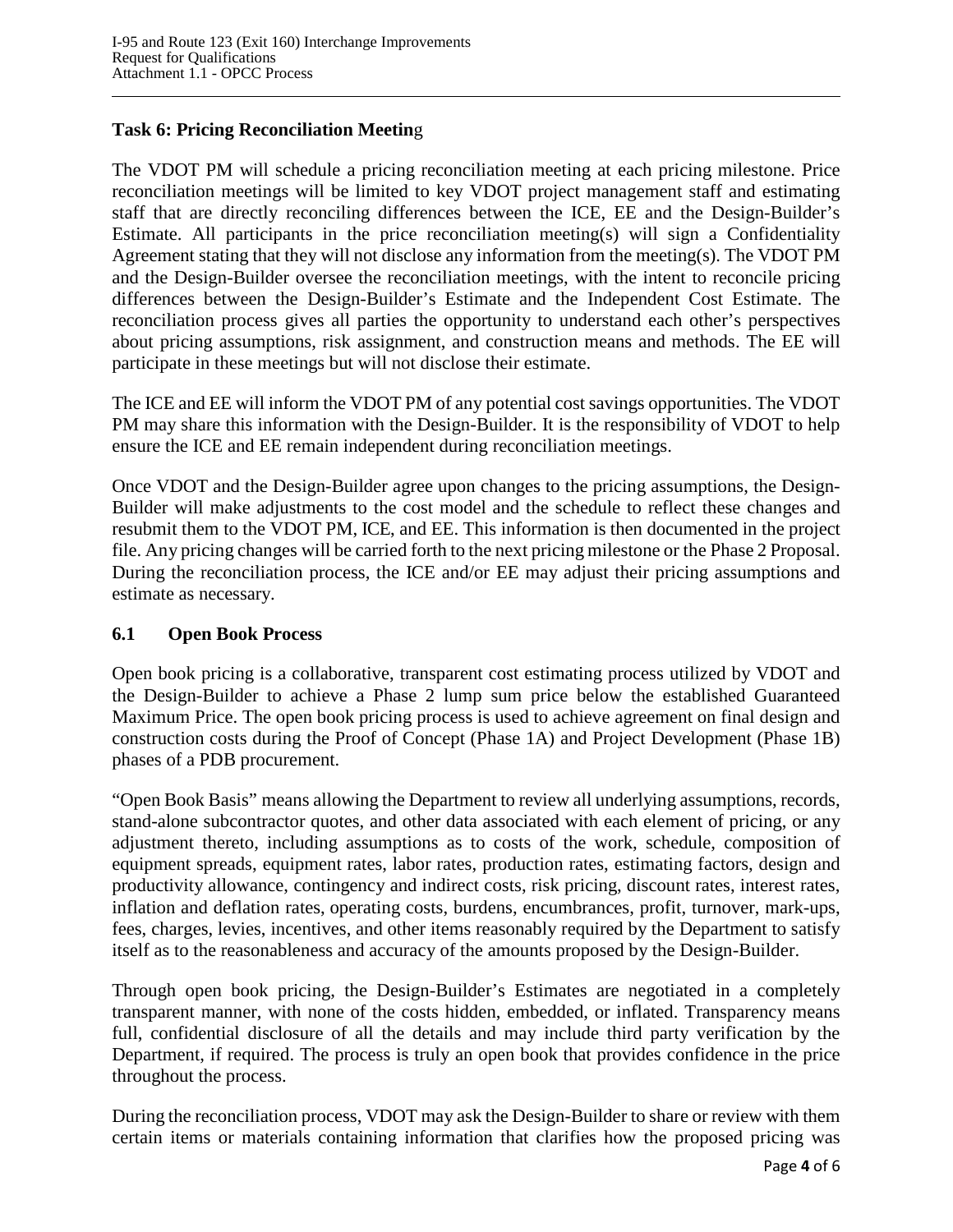derived in order to help reconcile differences between the ICE, EE and the Design-Builder's Estimate. All materials of this nature will be reviewed in an open-book format and remain in the possession of the Design-Builder unless the Design-Builder agrees to release it to VDOT. **VDOT may not retain a copy of these materials, either electronic or in hard copy.** 

Not everything on a project is entirely predictable, especially in the early stages. Undefined risks shall be quantitatively assessed and evaluated as a project contingency amount. The actual contingency should be seen as a project cost before any add-ons are included to create a lump sum price for Phase 2.

VDOT and the Design-Builder may not be able to resolve all price differences for certain pay items or for the overall price during the pricing reconciliation meeting. The VDOT PM and the Design-Builder will decide to (a) acknowledge differences, move forward with design, and attempt to continue reconciling differences during later estimates or the Phase 2 Proposal, or (b) agree that reconciliation is not possible and terminate the contract to allow VDOT to procure the construction of the project through some other method. If there are ongoing work packages at the time of termination, the Design-Builder may be allowed to continue work on active work packages until complete.

VDOT's PDB model closes the open book pricing process after acceptance of the Phase 2 Proposal. The Design-Builder proceeds with final design and construction at its own risk of meeting the agreed upon lump sum price.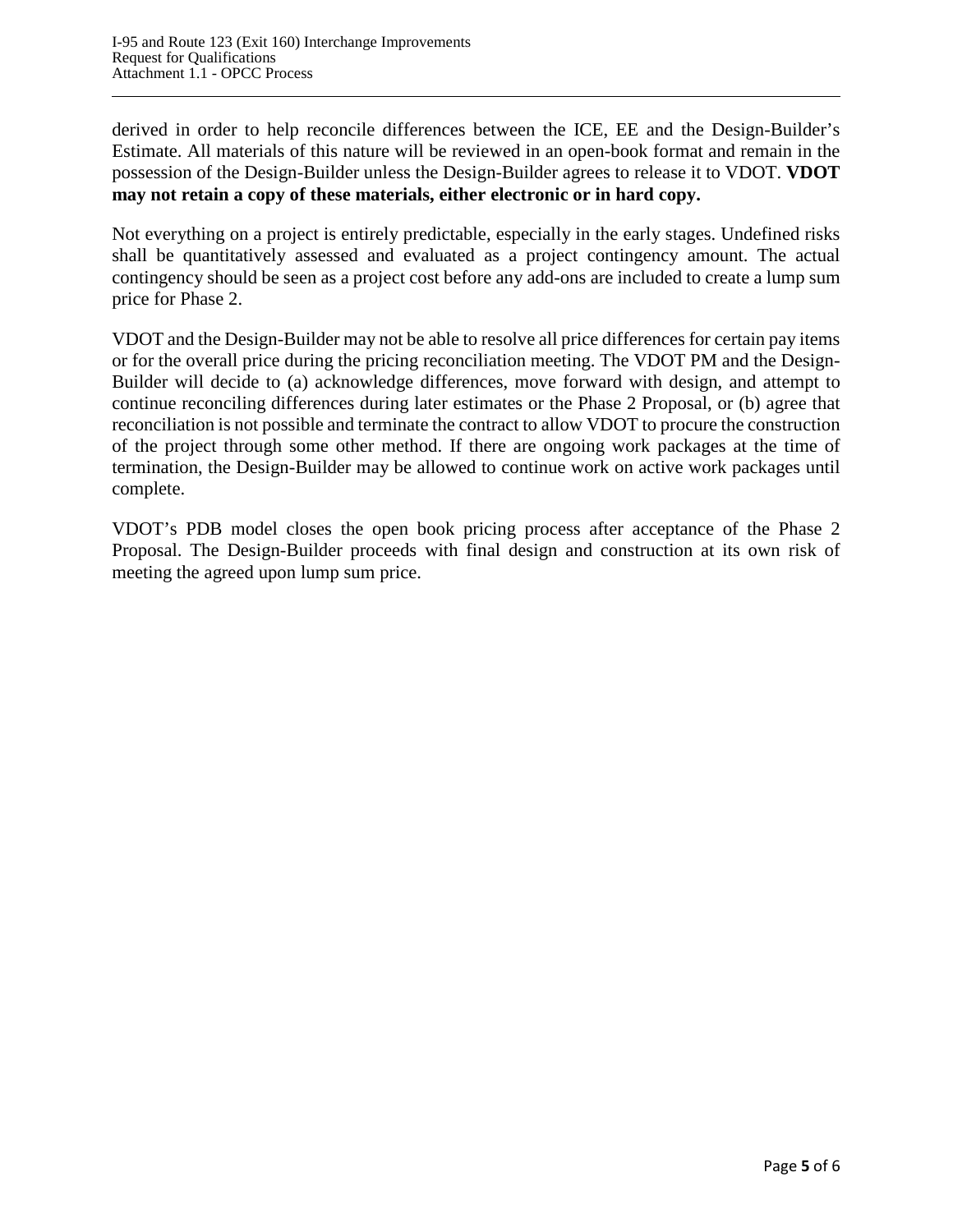

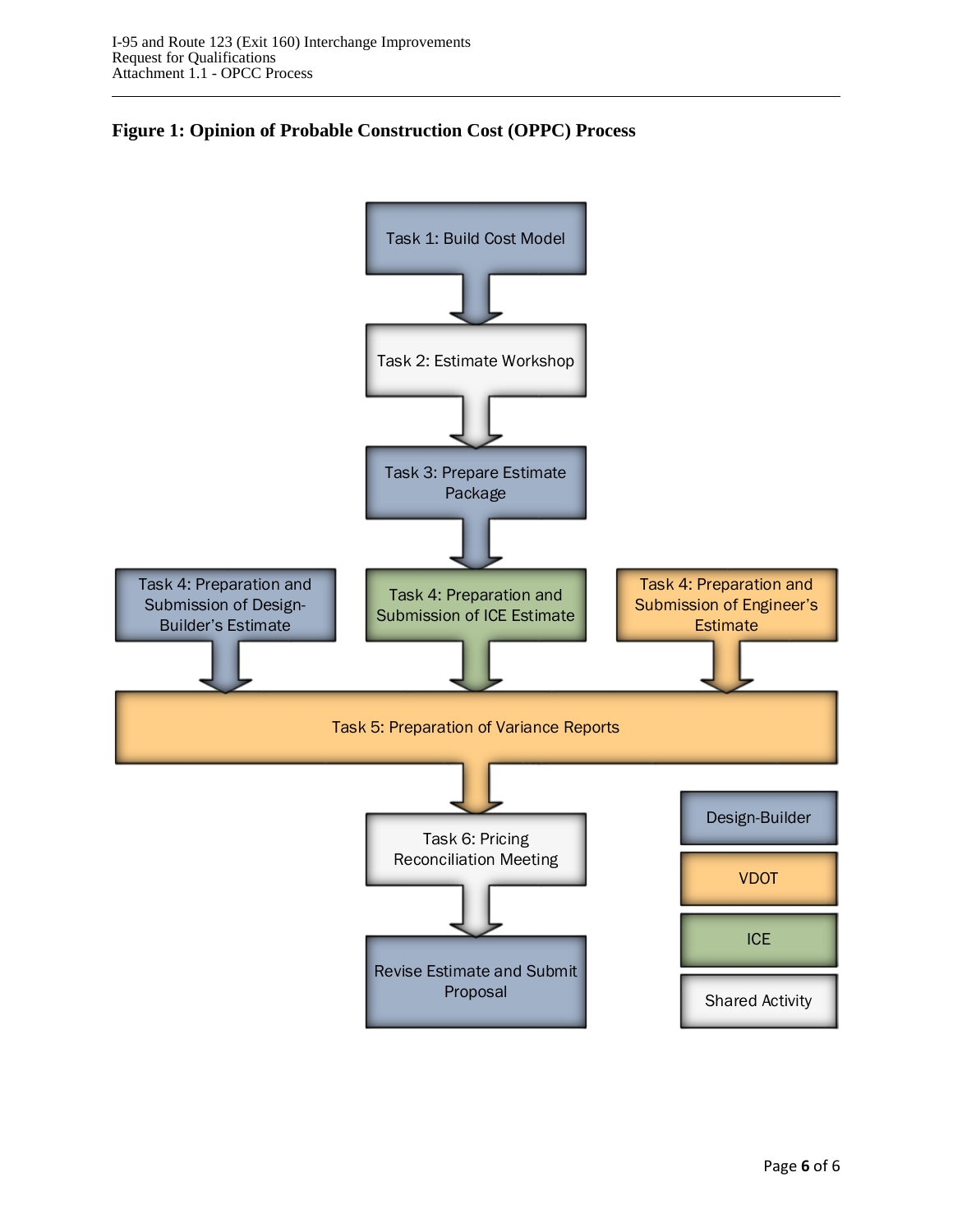# **EXHIBIT 1**

**ESTIMATING INSTRUCTIONS**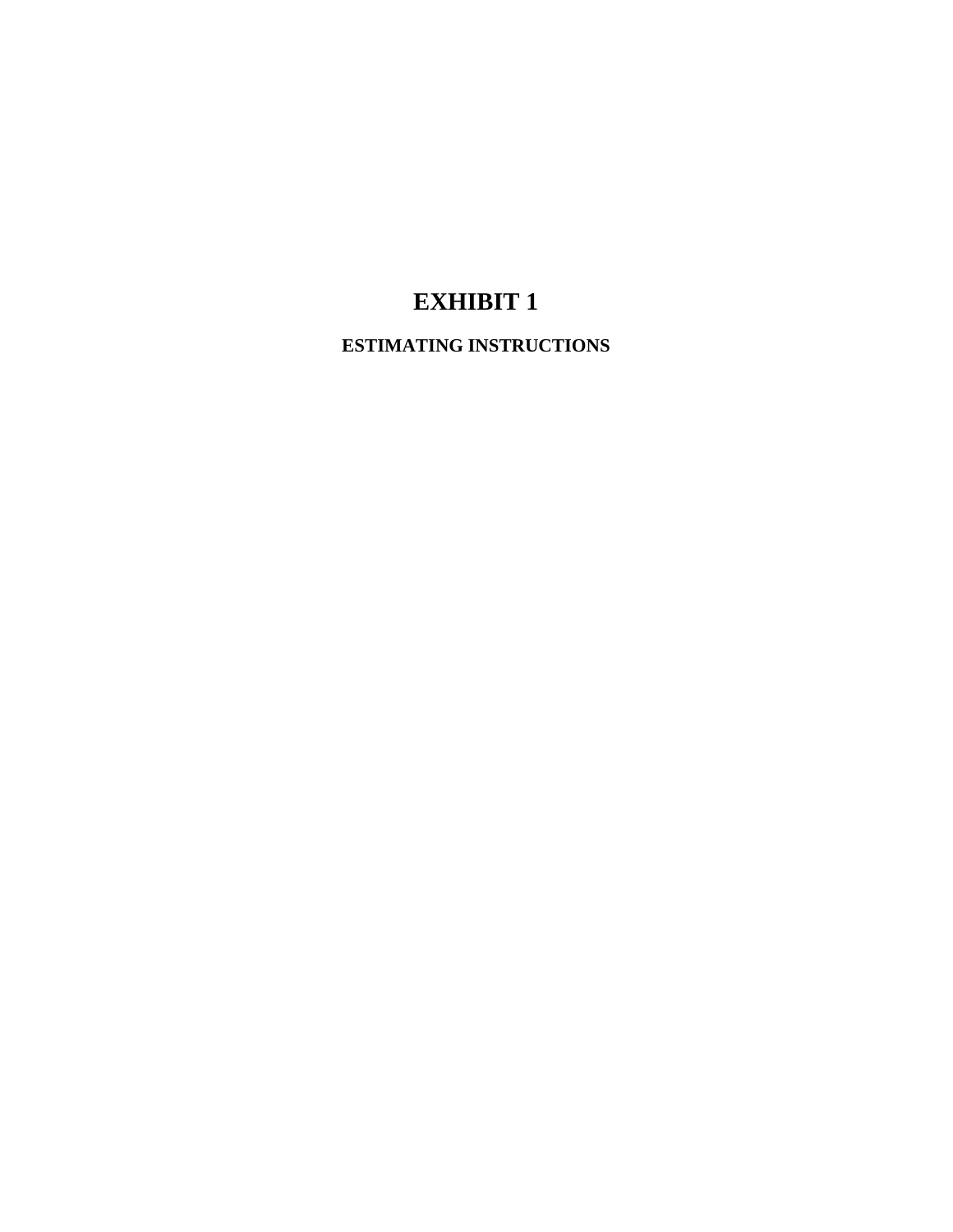**Estimating Instructions**

**Virginia Department of Transportation State Project No.: 0095-076-341 Contract ID No.: C00120460DB117**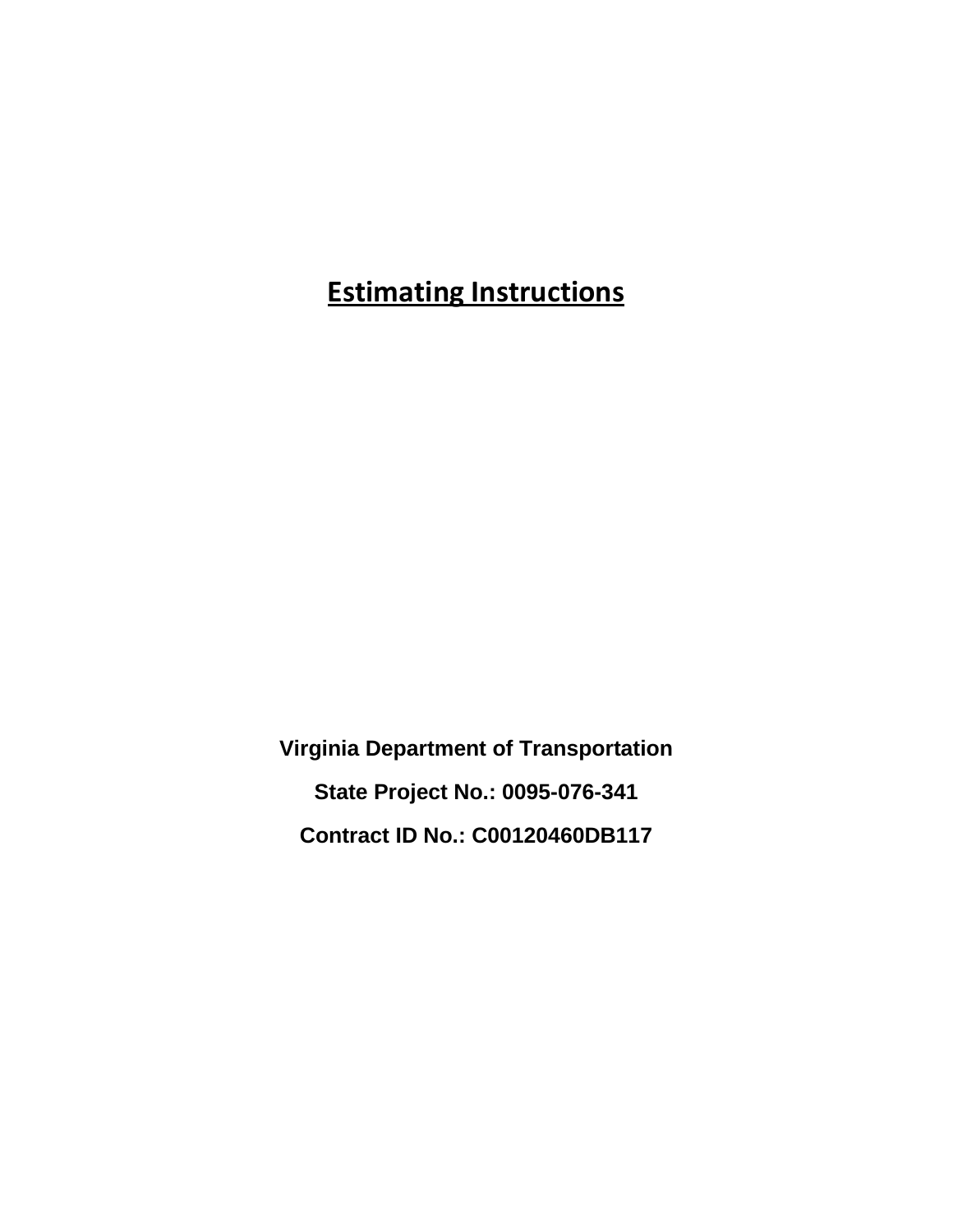# **TABLE OF CONTENTS**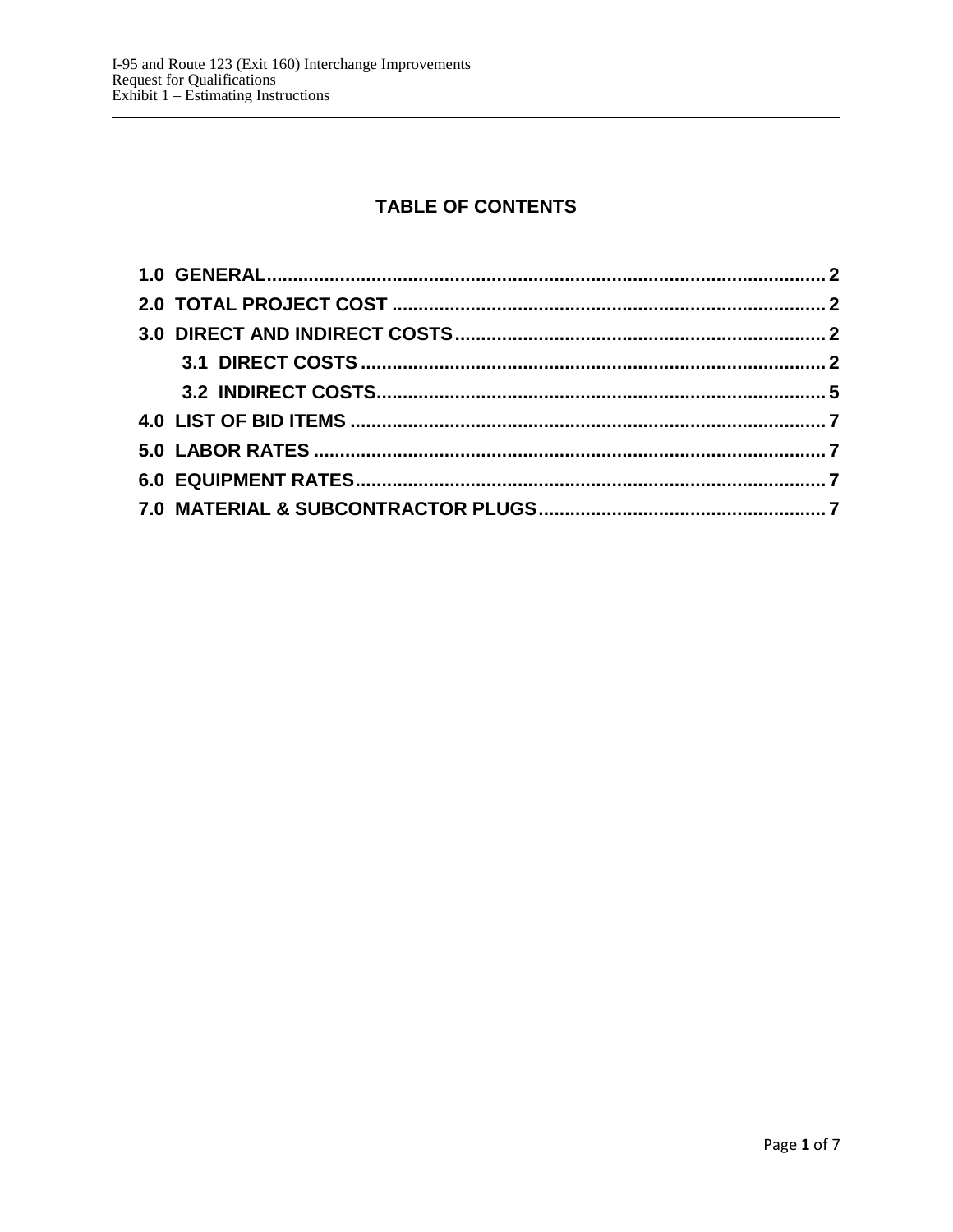## **ESTIMATING INSTRUCTIONS**

## <span id="page-9-0"></span>**1.0 GENERAL**

- 1. To assist in developing estimates that are comparable, a standard approach for assigning and assembling costs is outlined below. A breakdown of the bid items shall be included in this instruction book. It is important for comparison purposes that all parties (Design-Builder, Independent Construction Estimator (ICE) and VDOT) are using the exact same list of bid items and resource costs at the Pricing Reconciliation Meeting.
- 2. Comparison estimates shall be based upon the most current Project Schedule.

## <span id="page-9-1"></span>**2.0 TOTAL PROJECT COST**

Total Project Cost will be the total of the cost categories as shown below.

- a. Burdened Labor
- b. Permanent Materials
- c. Construction Materials
- d. Subcontracts
- e. Hourly Hauling and Trucking
- f. Equipment and operating expenses
- g. Indirect and General Conditions

## <span id="page-9-2"></span>**3.0 DIRECT AND INDIRECT COSTS**

Project costs will be divided into two groups, direct and indirect costs. The direct project costs will be grouped by types of work or areas of work (earthwork, drainage, bridges, etc.), and the indirect project costs will include job site supervision above the foreman level, office staff, office facilities and any costs not covered by the direct costs.

### <span id="page-9-3"></span>**3.1 DIRECT COSTS**

All direct costs will be categorized into one of the following categories:

### **LABOR**

- 1. Direct Labor Rates are the Lead Contractor's best estimate of the current labor market in the area. The fringes reflect the cost to implement a health and welfare program to satisfy current laws. These are up for discussion and adjustment.
- 2. The labor rates shall be included in these instructions. Labor rates are stated as wage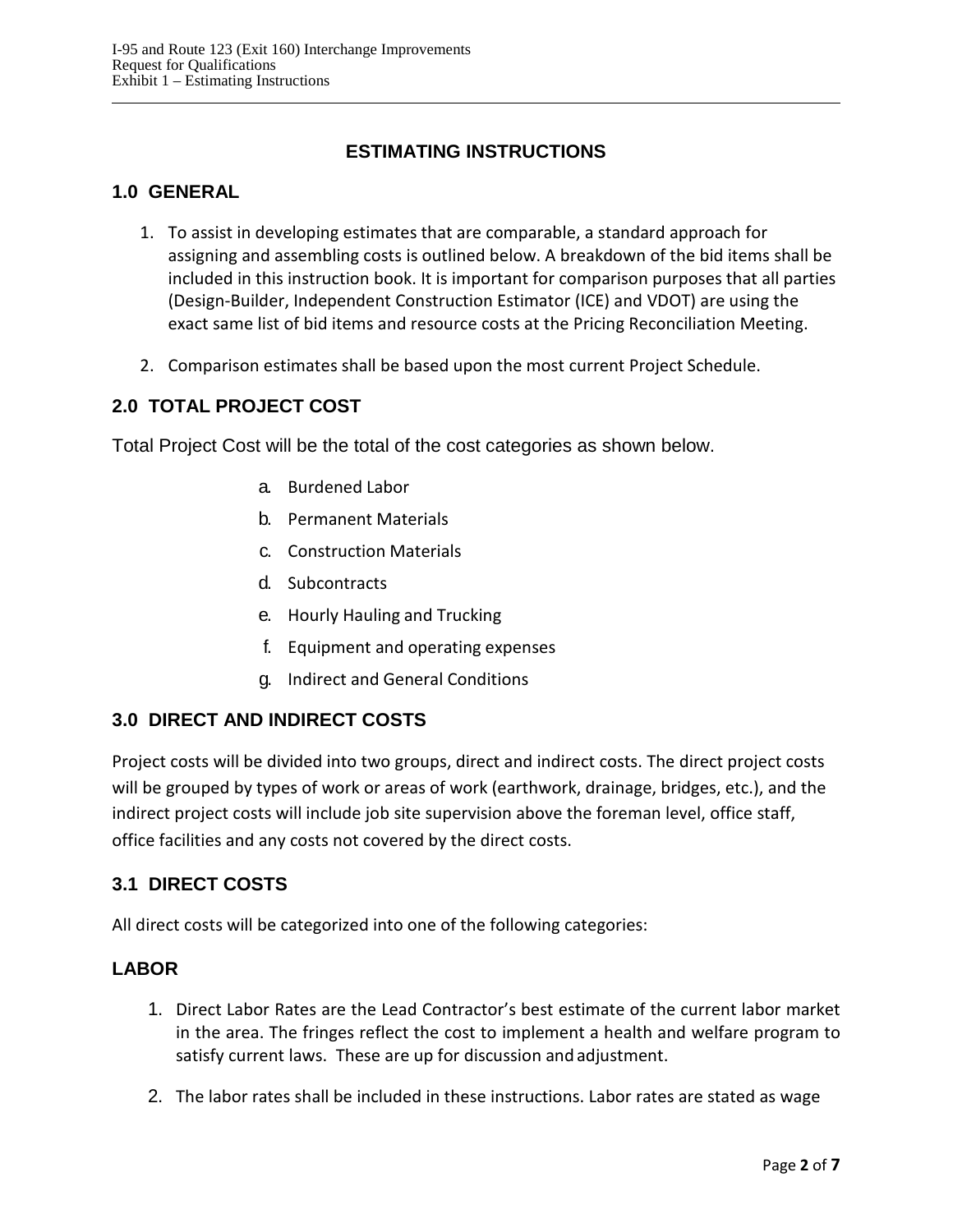rates and fringes (health insurance, union dues, etc.) Workman's compensation, payroll taxes, labor insurances, or overtime premiums are not included. Fringes, Payroll Taxes and Workman's Compensation shall be added to the cost of the wage rate by using the percentages agreed upon. Fringes are not subject to these taxes orpremiums.

3. Taxes and insurance will be carried at **XX%** of all unburdened direct labor. Hourly and weekly salaried indirect labor will have an additional **XX%** added to the taxes and insurance to cover miscellaneous expenses such as additional medical, life insurance, disability insurance, retirement/pension/401k, etc. on hourly and weekly salaried employees. The following breakdown applies:

#### **DIRECT**

| <b>FICA</b>  | $X$ .XX %    |
|--------------|--------------|
| FUTA         | $X$ . $XX$ % |
| <b>SUTA</b>  | $X$ .XX %    |
| HEALTH       | $X$ XX %     |
| MISC         | $X$ .XX %    |
| <b>TOTAL</b> | $X$ .XX %    |

### **INDIRECT for all monthly and weekly salaried employees**

| FICA          | X.XX %       |
|---------------|--------------|
| <b>FUTA</b>   | X.XX %       |
| SUTA          | $X$ . $XX$ % |
| <b>HEALTH</b> | X.XX %       |
| MISC          | X.XX %       |
| <b>TOTAL</b>  | $X$ . $XX$ % |

#### **INDIRECT for all Supervision assigned to the project at a monthly rate**

- 4. Markup shall be **XX%** of actual monthly wage. This markup will include payroll taxes (FICA, FUTA, and SUTA), worker's compensation insurance, general liability, medical insurance, life insurance, disability insurance, and 401k matches.
- 5. Vacation and holidays for employees assigned to the project will be included in the burdened rate.
- 6. Fringes are included in craft trades and included in the burdened rate.
- 7. Labor dollars should include overtime and shift premiums in the item. A **XX-hour** work week calendar will be used for all direct cost work on the project. Additional calendars may be required for certain work activities.
- 8. Direct labor includes all hourly and weekly employees up to and including foreman. Vehicles costs for foreman shall be considered as a direct cost.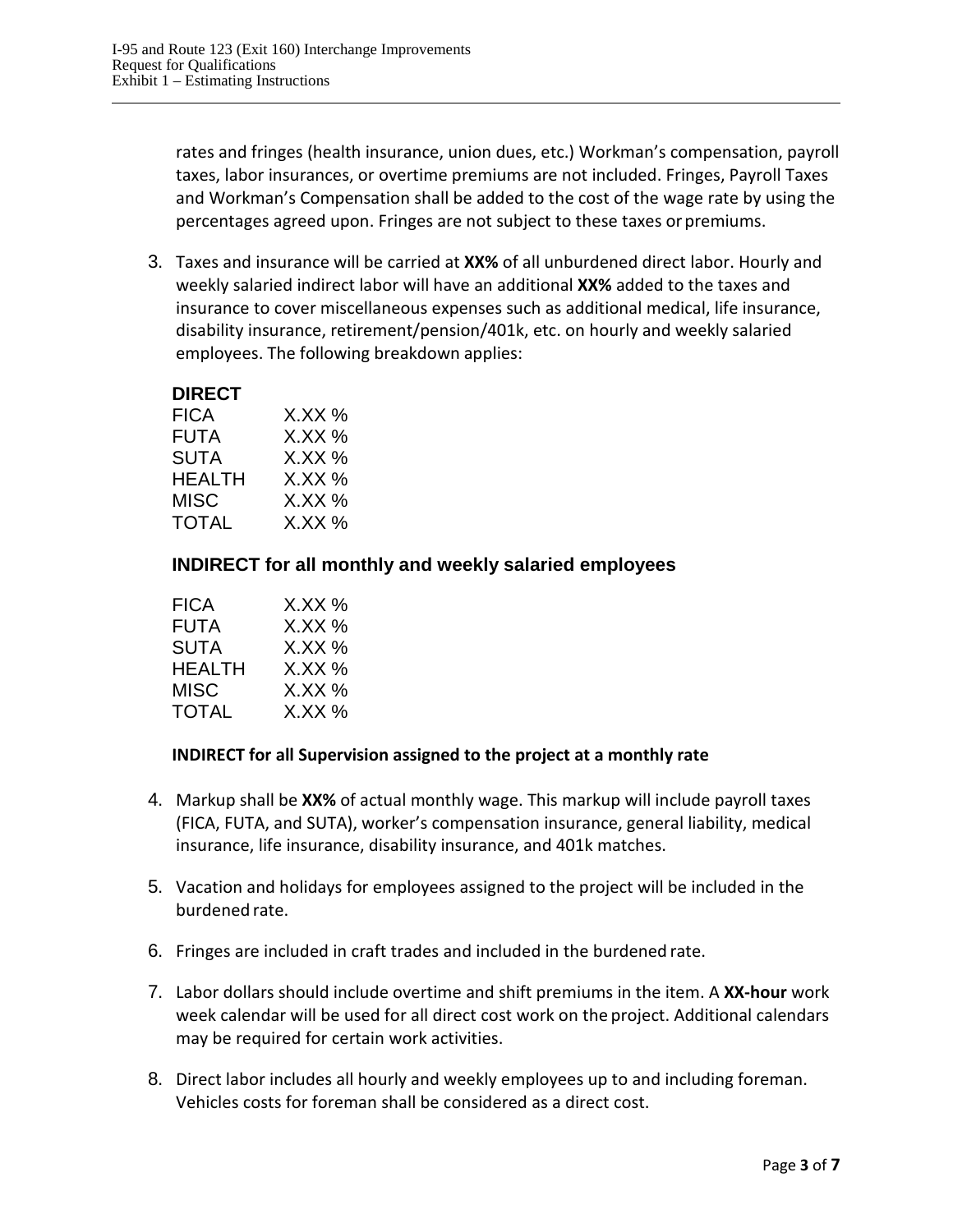9. The cost of project management, staff engineering, administration, and office clerical will be carried as an indirect cost.

## **EQUIPMENT**

- 1. Rental rates shall include basic rental and ownership cost of equipment, all repairs excluding maintenance, abuse and vandalism.
- 2. Equipment operating expenses shall include fuel, lube, parts for maintenance repairs, tires, and ground engaging components.
- 3. Costs of all mechanics and their vehicles.
- 4. Equipment support operators and their vehicles (fuel and lube), the costs of a mechanics shop and additional equipment repair areas.
- 5. Fuel should be included in the bid at the following cost per gallon:

| Diesel (On-Road) \$X.XX/Gallon  |               |
|---------------------------------|---------------|
| Diesel (Off-Road) \$X.XX/Gallon |               |
| <b>Gasoline</b>                 | \$X.XX/Gallon |

6. All crane usage, including mobilization/demobilization, should be carried in the direct cost bid activity in which that crane work occurs.

### **PLUG PRICE FOR MATERIALS**

- 1. Plug prices for permanent and construction materials shall include hauling cost to job site.
- 2. Material plug prices are assumed costs for **[YYYY].**
- 3. Material conversion andwaste factors shall be established.

### **SUBCONTRACTORS**

- 1. Subcontractor plugs shall include work complete, including all material, equipment, labor, taxes and other costs to do the work associated with that item. Major subcontractor item costs may require additional clarification and further breakdown.
- 2. Plug prices for subcontractors are assumed to be firm for the duration of the project inclusive of escalation.
- 3. G&A will not be applicable to total loaded external design costs.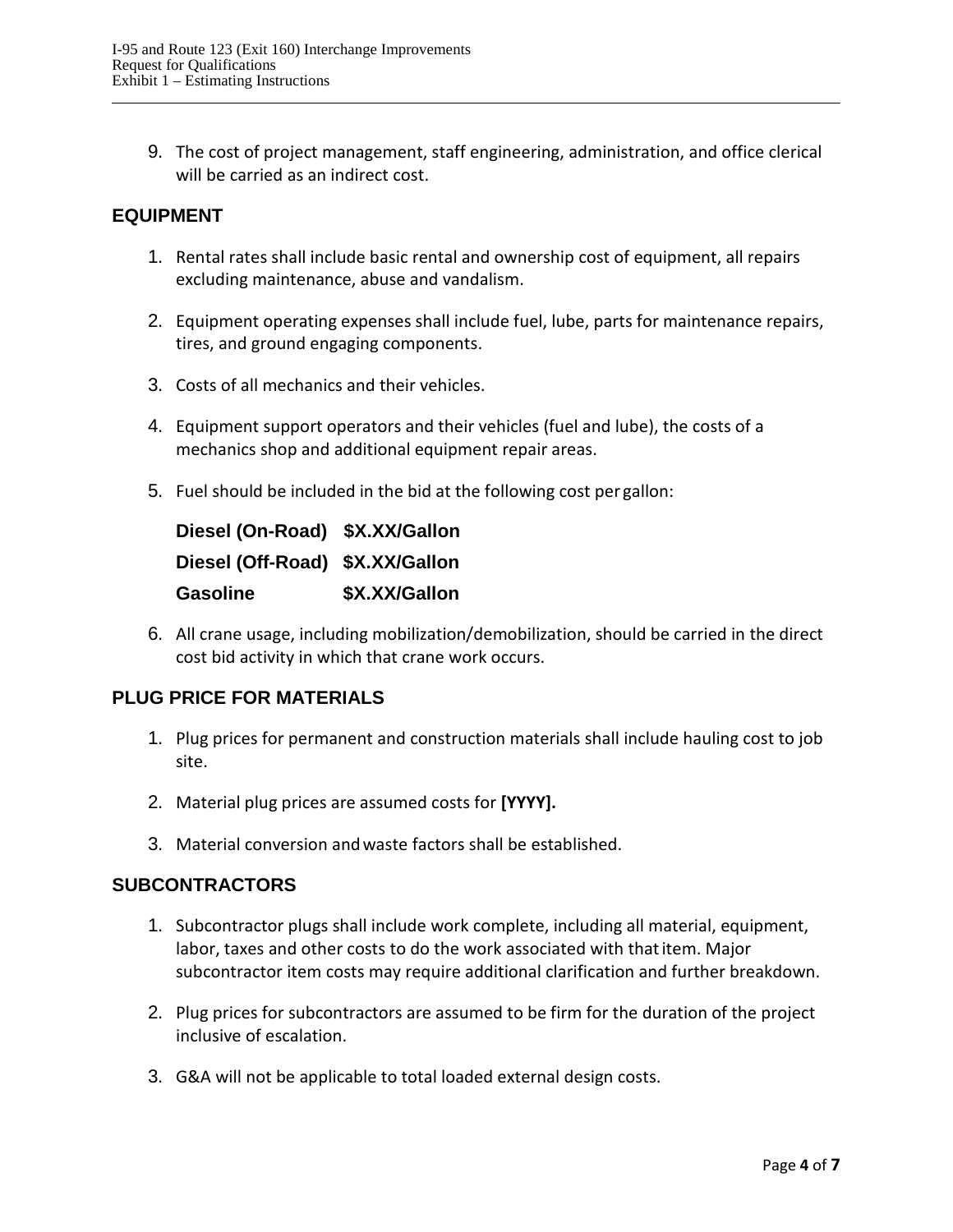## **OTHER**

- 1. Cost for office space shall include all costs associated with jobsite offices for the project team, Owner and QA/QC (as applicable), including all sundry items for all offices. This item does not include other shops or temporary structures used on the project.
- 2. Quality Assurance and external or subcontracted Quality Control are direct cost items.

## **MOBILIZATION & MOVING EQUIPMENT**

- 1. Includes the cost of all equipment not specifically accounted for in the direct items or other indirect items.
- 2. Includes moving equipment to and from the site.
- 3. Includes on-site lowboy moves.

## <span id="page-12-0"></span>**3.2 INDIRECT COSTS**

All indirect costs will be categorized into one of the following categories:

### **PROJECT MANAGEMENT**

- 1. All project management above the foreman level, all staff engineering, administrative staff, and the mechanical supervisory staff shall be included as indirect. The monthly rates shall not include any escalation in rates to project completion.
- 2. Vehicles assigned to these personnel.
- 3. Relocation, temporary housing and living allowances of Lead Contractor staff, including the expenses associated with travel for personnel listed in this item.
- 4. All education, training or recruiting required for the project.

## **EQUIPMENT REPAIR & MAINTENANCE**

1. Other equipment, including fuel, lube, maintenance, etc. not specifically accounted for in the direct items or other indirect items.

### **INSURANCE, TAXES & PERMITS**

- 1. The cost of all insurances and taxes chargeable per the project except payroll taxes and applicable sales taxes which are included in the direct cost of the work
- 2. Adjustment of General Liability, Workers Comp, and Umbrella Insurance per insurance quotation.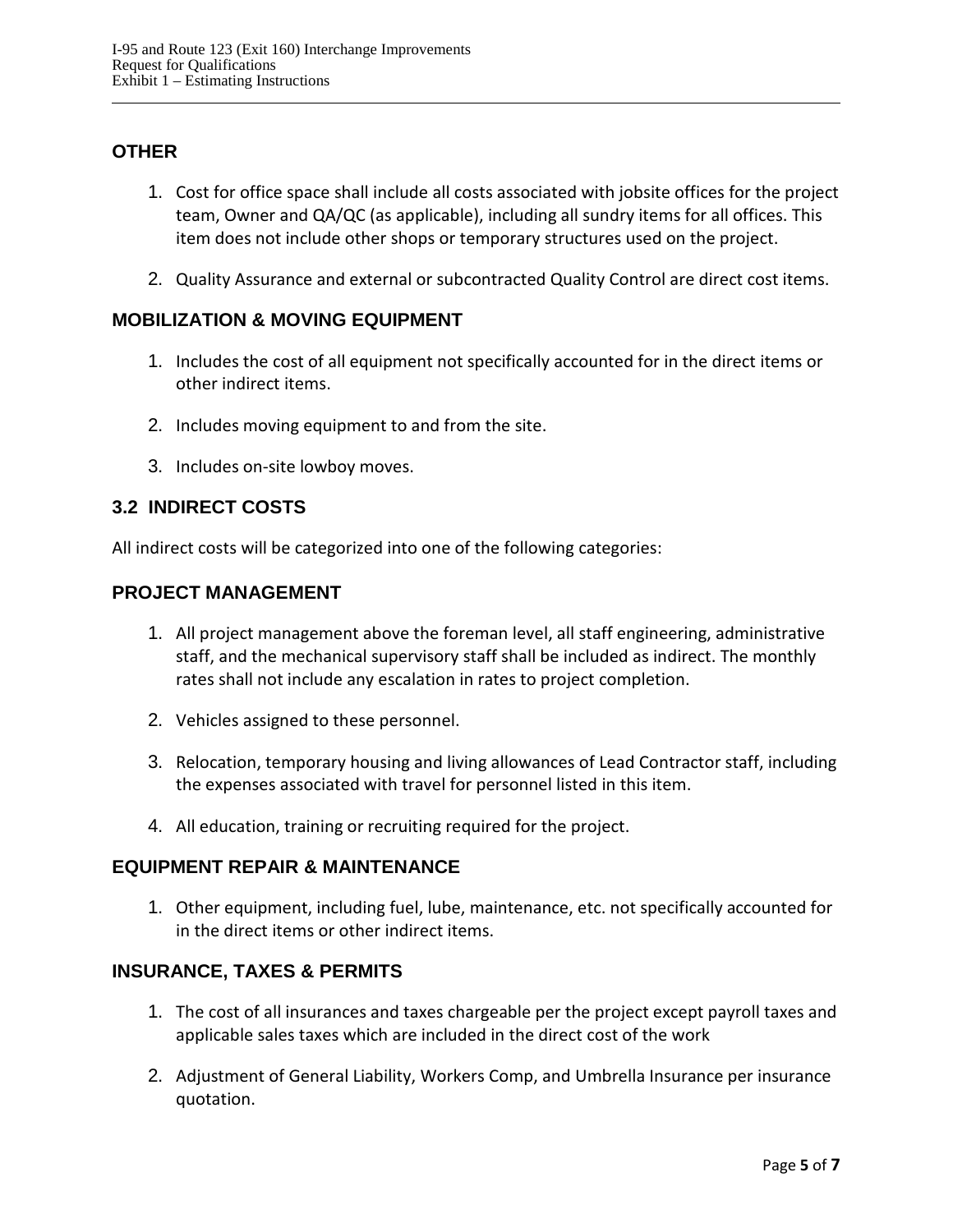- 3. Builder's Risk policy.
- 4. Property taxes on equipment.
- 5. Railroad insurance.
- 6. Contractor License Tax.
- 7. Any permits, fees or bonds that the project must pay for that are not covered elsewhere.

#### **HEALTH & SAFETY**

1. The cost of drug testing, safety training, safety incentives, and safety supplies along with the cost of any safety inspections other than the safety manager whose salary is included above. Additionally, the cost of any vehicles for a non- salaried safety inspection and any third party costs.

#### **TEMPORARY CONSTRUCTION**

- 1. Costs of a carpenter shop and additional staging areas.
- 2. Cost for transportation to jobsite for workers
- 3. Incidental dewatering, project lighting, construction power (other than office)

#### **ESCALATION**

1. Any increase in projected costs that are not included in the direct costs. Proposed wage rates are assumed to be good for the calendar year **[YYYY]**. Labor/Equipment escalations will be determined during bid closeout.

#### **SMALL TOOLS**

1. Cost for Small Tools shall be included. Small tools are defined as tools or equipment costing less than **\$XXX**. Any other tools shall be adjusted in the direct costs.

#### **OTHER**

- 1. Relocation, temporary housing and living allowances including the expenses associated with travel for personnel listed in this item.
- 2. Performance and Payment Bond for the Lead Contractor.

#### **PROJECT CONTINGENCY**